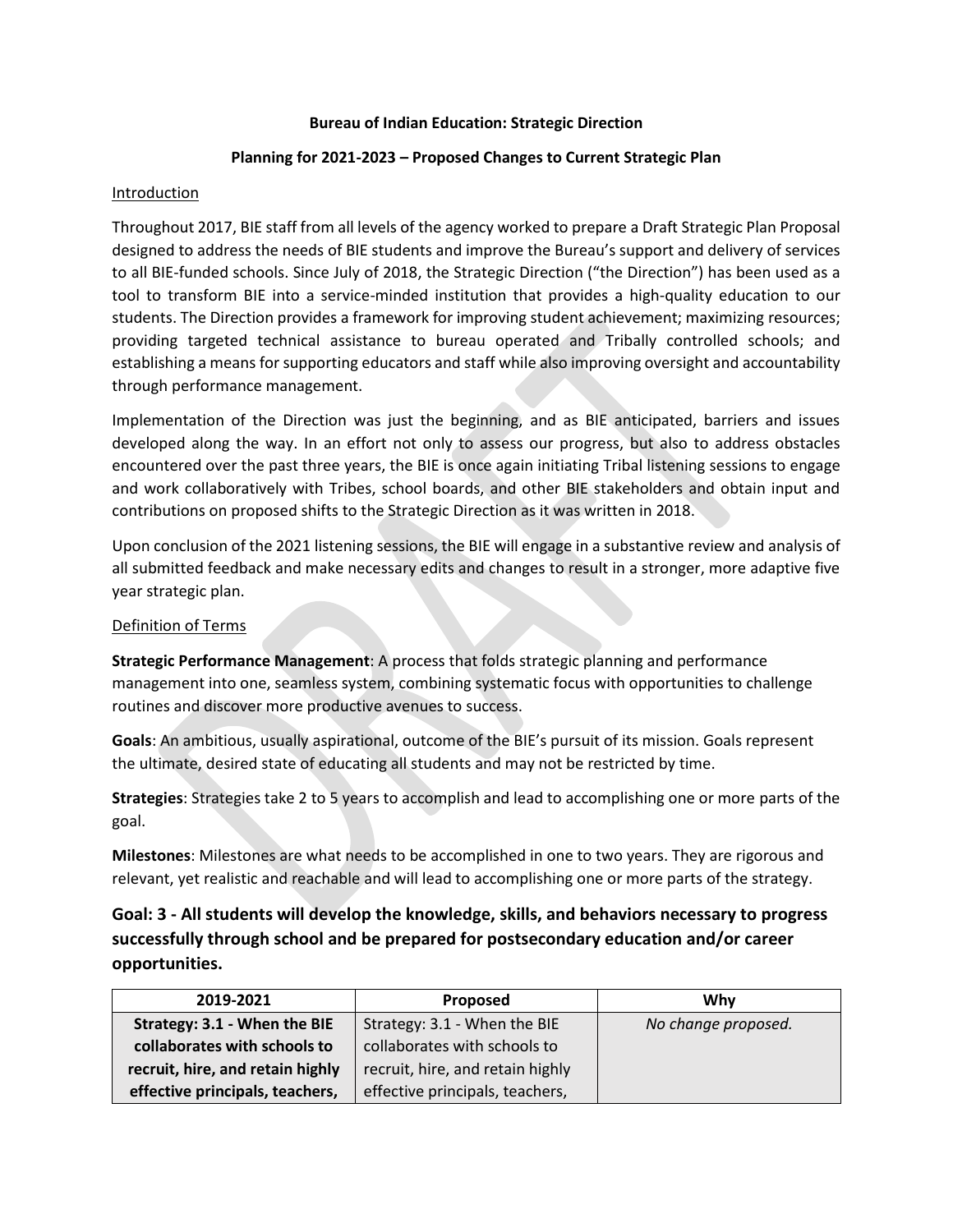| and staff, including those from     | and staff, including those from  |                     |
|-------------------------------------|----------------------------------|---------------------|
| local communities, then             | local communities, then schools  |                     |
| schools will have the               | will have the instructional      |                     |
| instructional leaders, teachers,    | leaders, teachers, and staff to  |                     |
| and staff to provide highly         | provide highly effective,        |                     |
| effective, culturally relevant      | culturally relevant instruction, |                     |
| instruction, services, and          | services, and supports, and all  |                     |
| supports, and all students will     | students will develop the        |                     |
| develop the knowledge, skills,      | knowledge, skills, and behaviors |                     |
| and behaviors necessary to          | necessary to progress            |                     |
| progress successfully through       | successfully through school and  |                     |
| school and be prepared for          | be prepared for postsecondary    |                     |
| postsecondary study and/or          | study and/or career              |                     |
| career opportunities.               | opportunities.                   |                     |
|                                     |                                  |                     |
| Milestone: 3.1.1 - The BIE has      | The BIE has conducted a joint    | No change proposed. |
| conducted a joint study with        | study with interested Bureau     |                     |
| interested Bureau operated          | operated schools, Tribally       |                     |
| schools, Tribally controlled        | controlled schools and Tribal    |                     |
| schools and Tribal education        | education departments            |                     |
| departments identifying and         | identifying and addressing       |                     |
| addressing barriers to              | barriers to community members    |                     |
| community members serving as        | serving as principals, teachers, |                     |
| principals, teachers, and staff.    | and staff.                       |                     |
| Milestone: 3.1.2 - The BIE has      | The BIE has formalized a         | No change proposed. |
| formalized a recruiting and         | recruiting and staffing process  |                     |
| staffing process with aligned       | with aligned policies to attract |                     |
| policies to attract highly          | highly effective principals,     |                     |
| effective principals, teachers,     | teachers, and staff.             |                     |
| and staff.                          |                                  |                     |
| Milestone: 3.1.3 - The BIE has      | The BIE has trained staff and    | No change proposed. |
| trained staff and disseminated      | disseminated guidance on how     |                     |
| guidance on how to effectively      | to effectively utilize federal   |                     |
| utilize federal funds, particularly | funds, particularly Title IIA    |                     |
| Title IIA funds, to hire highly     | funds, to hire highly effective  |                     |
| effective principals, teachers      | principals, teachers and staff.  |                     |
| and staff.                          |                                  |                     |
| Milestone: 3.1.4 - The BIE has      | The BIE has developed guidance   | No change proposed. |
| developed guidance based on         | based on vacancy data from a     |                     |
| vacancy data from a pilot on        | pilot on how to recruit and      |                     |
| how to recruit and retain highly    | retain highly effective          |                     |
| effective principals, teachers      | principals, teachers and staff.  |                     |
| and staff.                          |                                  |                     |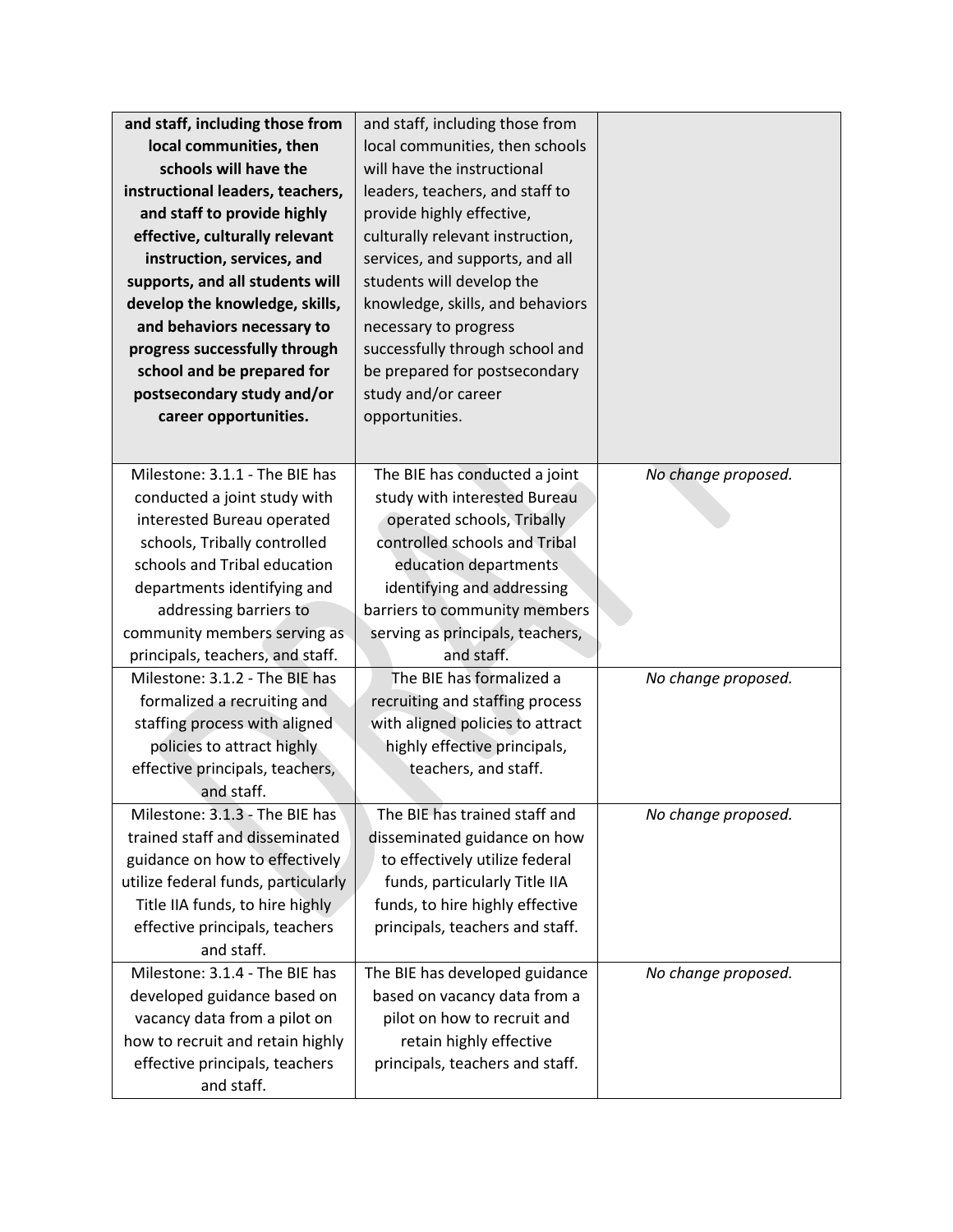| Milestone: 3.1.5 - The data          | Manage BIE's use of DOI Talent,  | Proposing to tweak language in     |
|--------------------------------------|----------------------------------|------------------------------------|
| stewards have been identified        | a learning management            | order to reflect current status of |
| and are managing BIE's use of        | platform, for onboarding and     | this milestone.                    |
| DOI Talent, a learning               | training employees.              |                                    |
| management platform, for             |                                  |                                    |
| onboarding and training              |                                  |                                    |
| employees.                           |                                  |                                    |
| Strategy: 3.10 - When the BIE        | <b>Removing Strategy</b>         | Proposing that the Learning        |
| acquires a common Learning           |                                  | Management System be               |
| <b>Management System for all</b>     |                                  | managed by the Goal 6 team,        |
| <b>Bureau Funded Schools and the</b> |                                  | within the Comprehensive Data      |
| two BIE post-secondary               |                                  | strategy.                          |
| institutions, then the BIE will      |                                  |                                    |
| provide on going professional        |                                  |                                    |
| development with students,           |                                  |                                    |
| teachers, school leaders, staff      |                                  |                                    |
| supports, and parents, and           |                                  |                                    |
| students will develop the            |                                  |                                    |
| knowledge, skills, and               |                                  |                                    |
| behaviors necessary to               |                                  |                                    |
| progress successfully through        |                                  |                                    |
| school and be prepared for           |                                  |                                    |
| postsecondary education              |                                  |                                    |
| and/or career opportunities.         |                                  |                                    |
| Milestone: 3.10.1 - The BIE has      | <b>Removing Milestone</b>        | Proposing that the Learning        |
| a selected Contractor, all the       |                                  | Management System be               |
| required data, and a project         |                                  | managed by the Goal 6 team,        |
| management plan to ensure            |                                  | within the Comprehensive Data      |
| that PD is offered through a         |                                  | strategy                           |
| Learning Management System           |                                  |                                    |
| before school opens in the Fall      |                                  |                                    |
| for SY 2021.                         |                                  |                                    |
| Strategy: 3.3 - When the BIE         | Strategy: 3.3 - When the BIE     | Proposing to tweak some of the     |
| provides guidance and                | provides a system of standards,  | language and adding curriculum     |
| supports to schools on utilizing     | curriculum, and assessment       | and assessments to this            |
| standards-aligned curricula to       | with guidance, training and      | strategy, as standards,            |
| develop rigorous instruction,        | supports to schools, then        | curriculum and assessments         |
| then principals, teachers and        | schools will implement           | each feed into one another in      |
| staff will implement standards-      | standards-based instruction      | terms of quality instruction.      |
| based instruction, and all           | matched to student needs, and    |                                    |
| students will develop the            | all students will develop the    |                                    |
| knowledge, skills, and               | knowledge, skills, and behaviors |                                    |
| behaviors necessary to               | necessary to progress            |                                    |
| progress successfully through        | successfully through school and  |                                    |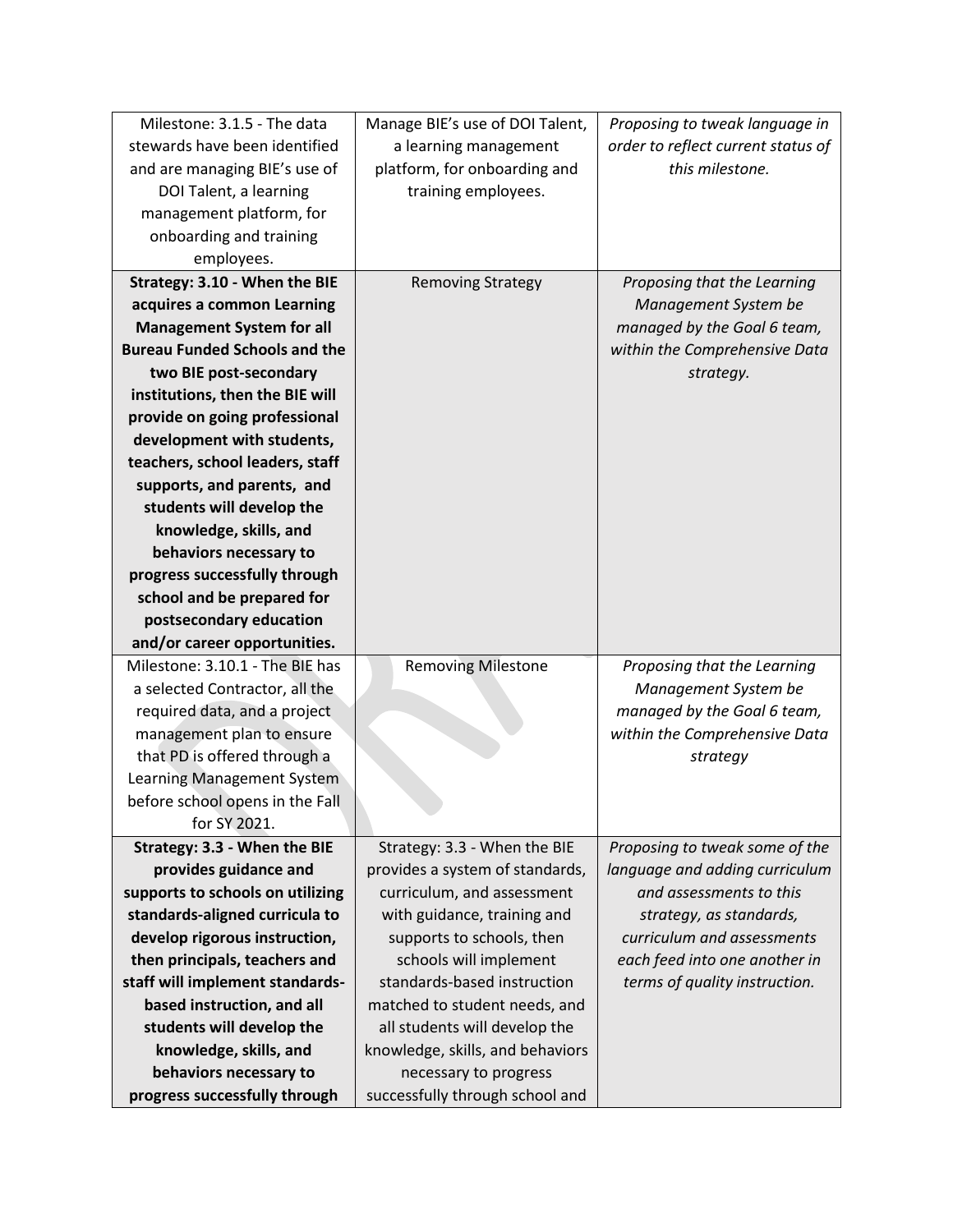| school and be prepared for                                  | be prepared for postsecondary                                   |                                   |
|-------------------------------------------------------------|-----------------------------------------------------------------|-----------------------------------|
| postsecondary study and/or                                  | study and/or career                                             |                                   |
| career opportunities.                                       | opportunities.                                                  |                                   |
| Milestone: 3.3.4 - The BIE                                  | Remove milestone                                                | This milestone is addressed in    |
| continues to develop, approve                               |                                                                 | new proposed milestones           |
| and implement standards to                                  |                                                                 |                                   |
| inform the use of standards-                                |                                                                 |                                   |
| aligned curricula.                                          |                                                                 |                                   |
| Milestone: 3.3.7 - COVID19 - In                             | Remove milestone                                                | The Goal 3 team proposes to       |
| response to COVID 19, work has                              |                                                                 | address issues brought on by      |
| been focused on addressing the                              |                                                                 | COVID-19 in all strategies        |
| issues related to the virus.                                |                                                                 |                                   |
|                                                             | NEW Milestone 3.3.6. The BIE has selected and is implementing a | The need for a common             |
|                                                             | common assessment throughout BIE funded schools for the 2021-   | assessment has become more        |
|                                                             | 2022 school year.                                               | evident in recent years and will  |
|                                                             |                                                                 | be a crucial step in              |
|                                                             |                                                                 | implementing standards-based      |
|                                                             |                                                                 | instruction (matched to student   |
|                                                             |                                                                 | needs) across the BIE.            |
| NEW Milestone 3.3.7. The BIE has conducted English Language |                                                                 | Needs related to ELP have         |
|                                                             | Proficiency testing throughout BIE funded schools for the 2021- | become more evident in recent     |
|                                                             | 2022 school year.                                               | years and fit best within the     |
|                                                             |                                                                 |                                   |
|                                                             |                                                                 | Curriculum and Assessments.       |
| Strategy: 3.5 - When the BIE                                | Removing strategy                                               | Propose folding assessments       |
| provides guidance and                                       |                                                                 | into one comprehensive            |
| supports to schools on utilizing                            |                                                                 | milestone on Standards,           |
| assessments during instruction                              |                                                                 | <b>Curriculum and Assessments</b> |
| and at the end of instructional                             |                                                                 |                                   |
| units, courses, or grades, then                             |                                                                 |                                   |
| principals, teachers, and staff                             |                                                                 |                                   |
| will use data to adjust                                     |                                                                 |                                   |
| instruction and provide                                     |                                                                 |                                   |
| interventions to better meet                                |                                                                 |                                   |
| the needs of individual                                     |                                                                 |                                   |
| students, and all students will                             |                                                                 |                                   |
| develop the knowledge, skills,                              |                                                                 |                                   |
| and behaviors necessary to                                  |                                                                 |                                   |
| progress successfully through                               |                                                                 |                                   |
| school and be prepared for                                  |                                                                 |                                   |
| postsecondary study and/or                                  |                                                                 |                                   |
| career opportunities.                                       |                                                                 |                                   |
| Milestone: 3.5.3 - The BIE has                              | <b>Removing Milestone</b>                                       | Propose folding assessments       |
| selected a state assessment and                             |                                                                 | into one comprehensive            |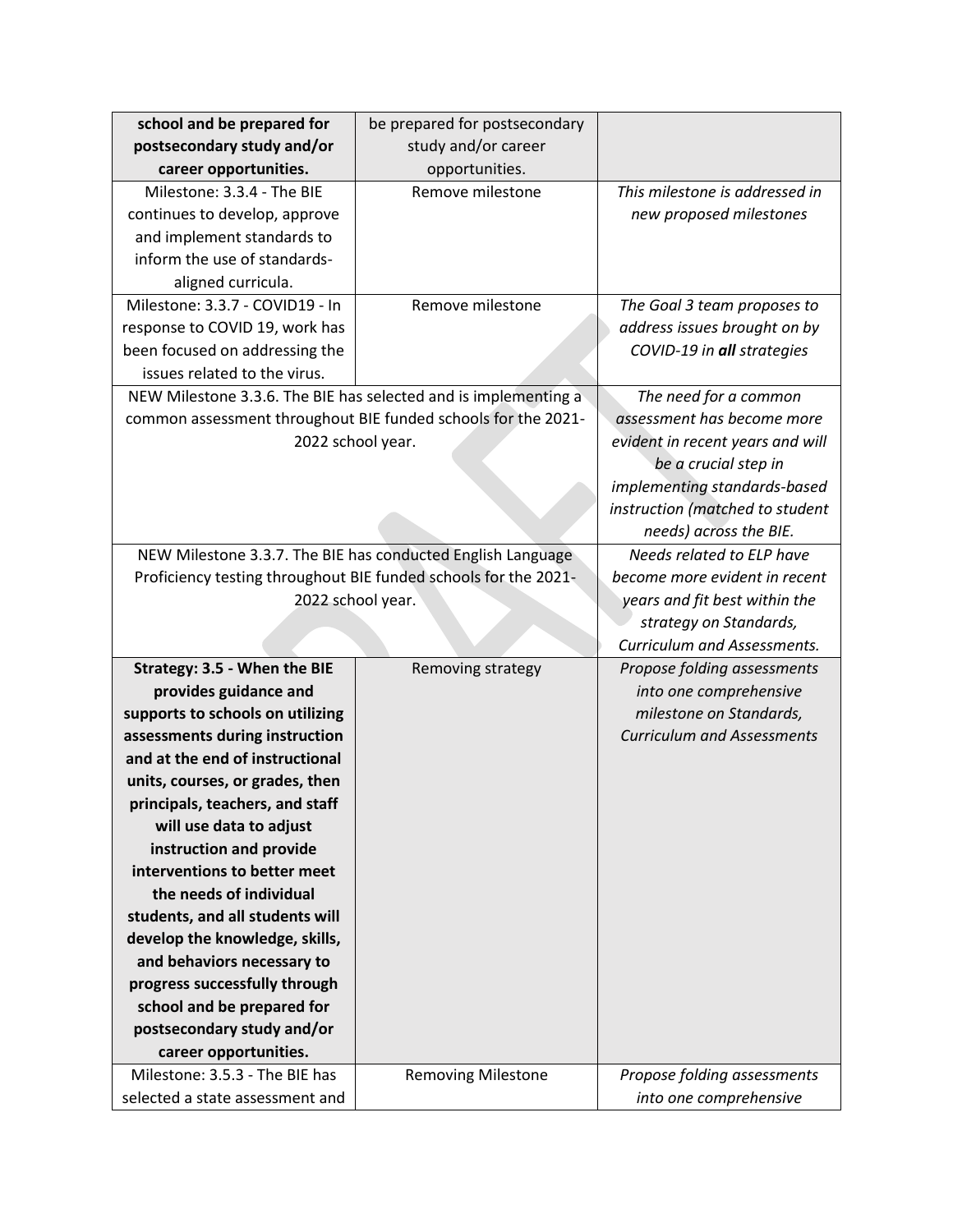| has an implementation plan for                                     |                                                                   | milestone on Standards,           |
|--------------------------------------------------------------------|-------------------------------------------------------------------|-----------------------------------|
| assessment administration for                                      |                                                                   | <b>Curriculum and Assessments</b> |
| the 2020-2021 school year.                                         |                                                                   |                                   |
| Milestone: 3.5.6 - The BIE is                                      | <b>Removing Milestone</b>                                         | Propose folding assessments       |
| implementing the Assessment                                        |                                                                   | into one comprehensive            |
|                                                                    |                                                                   |                                   |
| Guidebook to improve                                               |                                                                   | milestone on Standards,           |
| assessment practices.                                              |                                                                   | <b>Curriculum and Assessments</b> |
|                                                                    |                                                                   |                                   |
| Strategy: 3.6 - When the BIE                                       | Remove strategy                                                   | Propose folding the substance of  |
| provides services and supports                                     |                                                                   | this strategy into a              |
| on personal competencies,                                          |                                                                   | comprehensive strategy that       |
| then principals, teachers, and                                     |                                                                   | combines intervention and         |
| staff will provide opportunities                                   |                                                                   | supports                          |
| for students to learn and                                          |                                                                   |                                   |
| practice personal competencies                                     |                                                                   |                                   |
| in a variety of settings                                           |                                                                   |                                   |
| including, but not limited to,                                     |                                                                   |                                   |
| classrooms, communities, and                                       |                                                                   |                                   |
| residential living, and all                                        |                                                                   |                                   |
| students will develop the                                          |                                                                   |                                   |
| knowledge, skills, and                                             |                                                                   |                                   |
| behaviors necessary to                                             |                                                                   |                                   |
| progress successfully through                                      |                                                                   |                                   |
| school and be prepared for                                         |                                                                   |                                   |
| postsecondary study and/or                                         |                                                                   |                                   |
| career opportunities.                                              |                                                                   |                                   |
| Milestone: 3.6.5 - The BIE has                                     | <b>Remove Milestone</b>                                           | Milestone has been completed      |
| disseminated the Chronic                                           |                                                                   | and the concept paper has been    |
| Absenteeism Concept Paper.                                         |                                                                   | distributed to BIE Senior         |
|                                                                    |                                                                   | Leadership                        |
|                                                                    | Strategy: 3.6 - When the BIE provides a system of interventions   | This new proposed strategy is     |
|                                                                    | and supports for students to schools, then schools will identify  | revised to focus more on          |
| and provide supports to students, and all students will develop    |                                                                   | students in most need (504,       |
| the knowledge, skills, and behaviors necessary to progress         |                                                                   | special education, English        |
| successfully through school and be prepared for postsecondary      |                                                                   | learners, etc.)                   |
| study and/or career opportunities.                                 |                                                                   |                                   |
| New Milestone 3.6.6. BIE has provided supports to schools related  |                                                                   | New milestone within proposed     |
| to Section 504 to address identified student needs during the      |                                                                   | strategy 3.6 (above)              |
| 2021-2020 school year. (This milestone was 3.8. in previous years) |                                                                   |                                   |
|                                                                    | New Milestone 3.6.7. BIE has provided supports to schools related |                                   |
|                                                                    | to 504 to address identified student needs during the 2021-2020   | strategy 3.6 (above)              |
|                                                                    | school year.                                                      |                                   |
|                                                                    |                                                                   |                                   |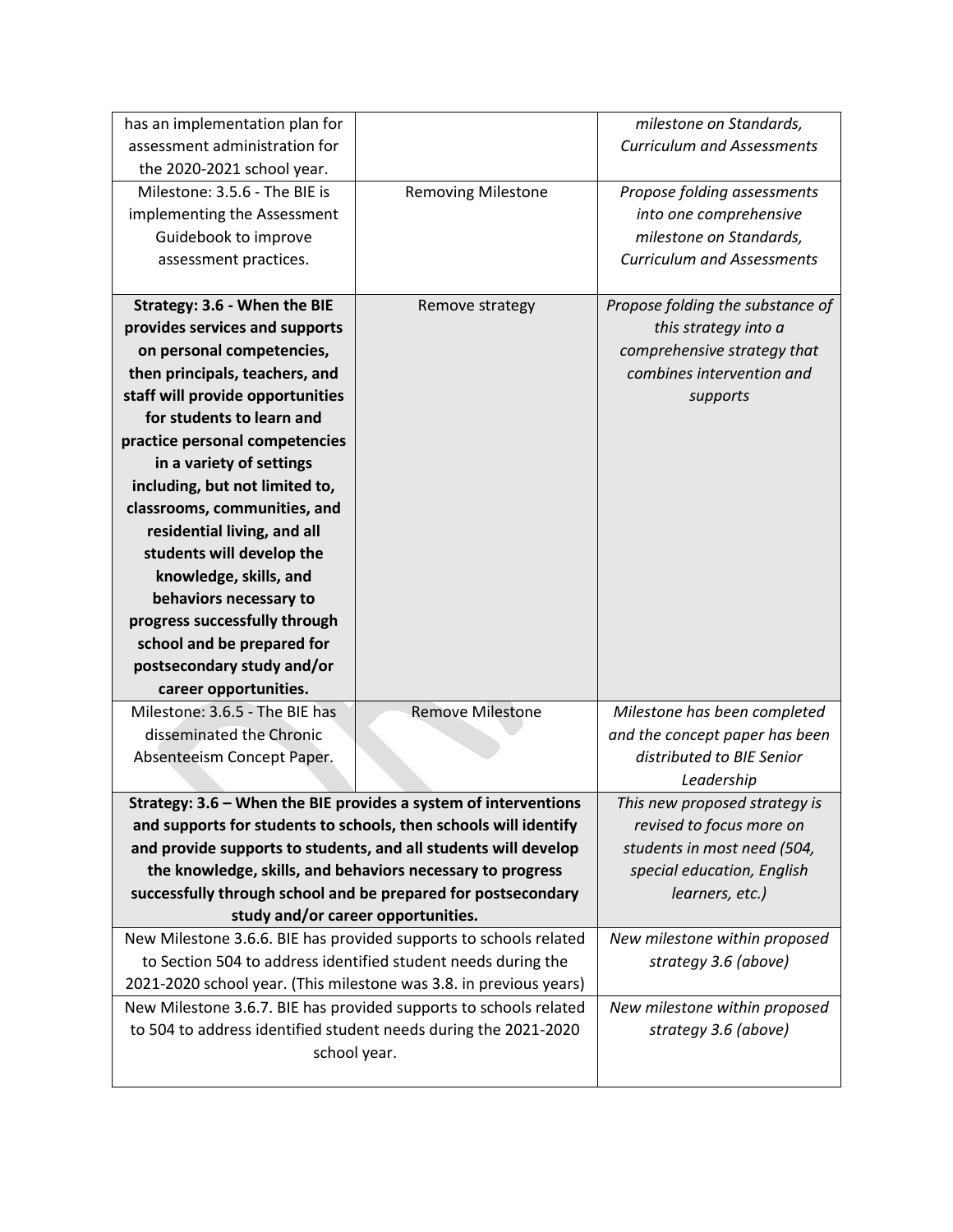| New Milestone 3.6.7. BIE has provided supports to schools related |                                                                    | New milestone within proposed   |
|-------------------------------------------------------------------|--------------------------------------------------------------------|---------------------------------|
|                                                                   | to English language learners and proficiency to address identified |                                 |
| student needs during the 2021-2020 school year.                   |                                                                    |                                 |
|                                                                   |                                                                    |                                 |
| Strategy: 3.7 - When the BIE                                      | Remove strategy                                                    | Propose combining this strategy |
| provides services and supports                                    |                                                                    | into one new comprehensive      |
| to strengthen family-school-                                      |                                                                    | strategy on accountability and  |
| community connections from                                        |                                                                    | school improvement              |
| pre-kindergarten through                                          |                                                                    |                                 |
| postsecondary education, then                                     |                                                                    |                                 |
| there will be more                                                |                                                                    |                                 |
| opportunities for parents,                                        |                                                                    |                                 |
| primary caregivers, and                                           |                                                                    |                                 |
| communities to engage in their                                    |                                                                    |                                 |
| child's learning as their first                                   |                                                                    |                                 |
| and most influential teacher,                                     |                                                                    |                                 |
| and all students will develop                                     |                                                                    |                                 |
| the knowledge, skills, and                                        |                                                                    |                                 |
| behaviors necessary to                                            |                                                                    |                                 |
| progress successfully through                                     |                                                                    |                                 |
| school and be prepared for                                        |                                                                    |                                 |
| postsecondary study and/or                                        |                                                                    |                                 |
| career opportunities.                                             |                                                                    |                                 |
| Milestone: 3.7.2 - The BIE has                                    | Remove milestone                                                   | Propose reorganizing this       |
| identified and is implementing                                    |                                                                    | milestone under the new         |
| family-school-community                                           |                                                                    | comprehensive strategy on       |
| connection activities and                                         |                                                                    | accountability and school       |
| resources to assist students in                                   |                                                                    | improvement                     |
| achieving academic and career                                     |                                                                    |                                 |
| goals.                                                            |                                                                    |                                 |
| Strategy: 3.8 - When the BIE                                      | Strategy: $3.8 -$ When the BIE                                     | Propose combining this strategy |
| implements a responsive                                           | implements a system of                                             | into one new comprehensive      |
| system of school technical                                        | accountability and support with                                    | strategy on accountability and  |
| assistance and support then                                       | guidance and training, then                                        | school improvement              |
| schools will effectively                                          | schools will engage in                                             |                                 |
| implement school                                                  | continuous improvement to                                          |                                 |
| improvement plans and                                             | increase the quality of                                            |                                 |
| increase the quality of                                           | instructions, intervention and                                     |                                 |
| instruction, and all students                                     | supports for students, and all                                     |                                 |
| will develop the knowledge,                                       | students will develop the                                          |                                 |
| skills, and behaviors necessary                                   | knowledge, skills, and behaviors                                   |                                 |
| to progress successfully                                          | necessary to progress                                              |                                 |
| through school and be                                             | successfully through school and                                    |                                 |
| prepared for postsecondary                                        | be prepared for postsecondary                                      |                                 |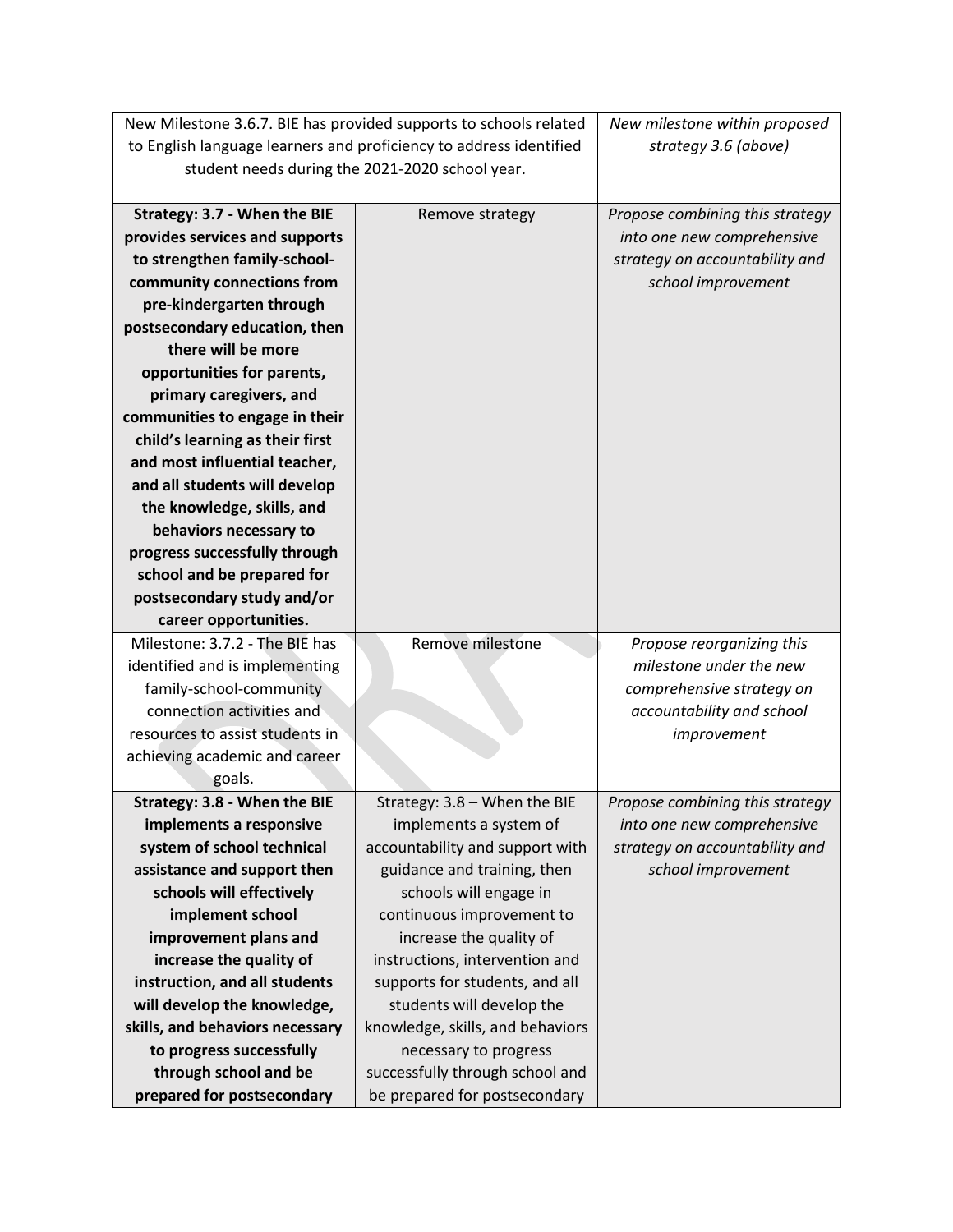| study and/or career                                           | study and/or career                                            |                                   |
|---------------------------------------------------------------|----------------------------------------------------------------|-----------------------------------|
| opportunities.                                                | opportunities.                                                 |                                   |
| Milestone: 3.8.1 - The BIE has                                | Milestone 3.8.1. Create and                                    | Propose combining this            |
| identified the components and                                 | implement a framework for                                      | milestone and tweaking            |
| processes of a responsive                                     | accountability and                                             | language in order to reflect the  |
| system of a school                                            | improvement for continuous                                     | comprehensive approach to         |
| improvement process.                                          | compliance and improvement.                                    | school improvement.               |
|                                                               |                                                                |                                   |
| Milestone: 3.8.2 - The BIE has                                | Milestone 3.8.2. Provide                                       | Propose combining this            |
| implemented a responsive                                      | training and supports to schools                               | milestone and tweaking            |
| system of school improvement                                  | to implement the framework                                     | language in order to reflect the  |
| process.                                                      | and processes for accountability                               | comprehensive approach to         |
|                                                               | and continuous improvement.                                    | school improvement.               |
|                                                               |                                                                |                                   |
| Milestone: 3.8.6 - COVID_19-                                  | Remove milestone                                               | Goal 3 team proposes to           |
| Support schools as they address                               |                                                                | address issues brought on by      |
| the challenges of COVID-19 and                                |                                                                | COVID-19 in all strategies and    |
| its impact on learning.                                       |                                                                | milestones                        |
| Milestone: 3.8.7 - BIE has                                    | Remove milestone                                               | <b>ISEP</b> process has been      |
| implemented the ISEP process.                                 |                                                                | implemented and will continue     |
|                                                               |                                                                | to be part of school              |
|                                                               |                                                                | improvement.                      |
| Milestone: 3.8.8 - BIE has                                    | Remove milestone                                               | Goal 3 team proposes to           |
| provided support to schools                                   |                                                                | address issues brought on by      |
| during the 2020-2021 school                                   |                                                                | COVID-19 in all strategies and    |
| year to ensure continuity of                                  |                                                                | milestones                        |
| learning through COVID-19                                     |                                                                |                                   |
| pandemic                                                      |                                                                |                                   |
| Milestone: 3.8.9 - BIE provided                               | Remove milestone                                               | Propose combining this            |
| supports to schools related to                                |                                                                | milestone into one milestone:     |
| Section 504 to address student                                |                                                                | New Milestone 3.6.6               |
| 504 needs.                                                    |                                                                |                                   |
| Newly Placed Milestone: 3.7.2 - The BIE has identified and is |                                                                | Propose reorganizing this         |
|                                                               | implementing family-school-community connection activities and | milestone under the new           |
| resources to assist students in achieving academic and career |                                                                | comprehensive strategy on         |
| goals.                                                        |                                                                | accountability and school         |
|                                                               |                                                                | improvement                       |
| Strategy: 3.9 - If BIE utilizers                              | Remove strategy                                                | Propose removing and              |
| <b>ESSER funding to support</b>                               |                                                                | relocating to Goal 6 as it's      |
| schools, schools will continue                                |                                                                | tightly related to operations and |
| to implement effective                                        |                                                                | policy                            |
| educational programs and                                      |                                                                |                                   |
| services, and students will                                   |                                                                |                                   |